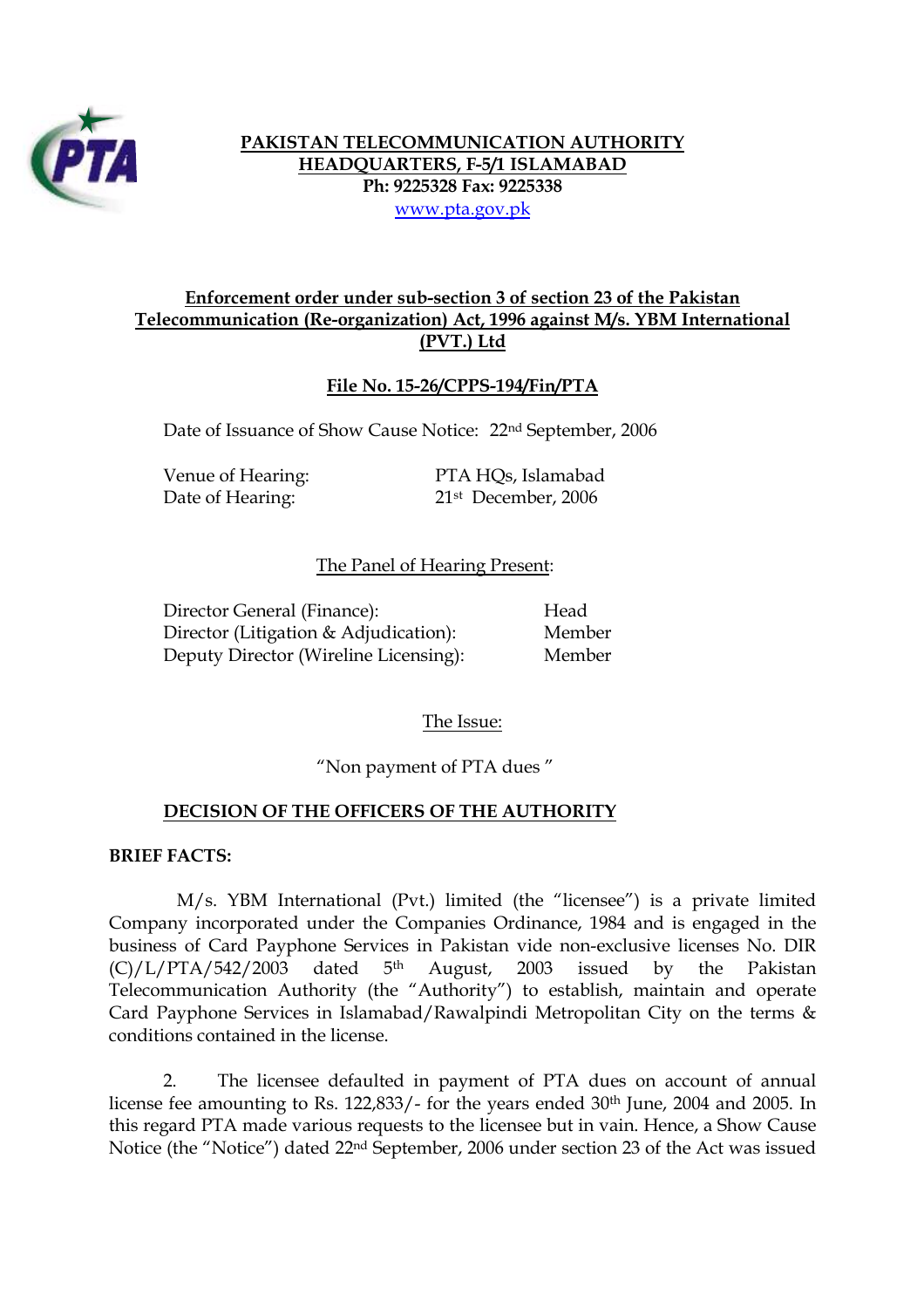to it requiring it to comply with the same by remedying the contravention by depositing the annual license fee till the years ended 30<sup>th</sup> June, 2005 and submitting annual audit accounts within seven days and also submit written reply to the Notice within thirty (30) days of the issuance of the Notice and explain as to why the license should not be suspended, terminated or any other enforcement order should not be issued against it under section 23 of the Act. In its reply dated 9th October, 2006 to the aforesaid Notice, the licensee took the stance that initially they faced difficulty from PTCL in getting connections and this was done as a result of their complaint with PTA Zonal office Rawalpindi. Secondly, PTA issued two letters, vide letter dated 24th December, 2004 the licensee was directed to deposit Rs.20,000/- only whereas in letter dated 28th March, 2006 it demanded Rs.122,833/-. The licensee further requested the Authority to look into it and reduce the payable fee as well as allow it to make payment in installments. As the reply was unsatisfactory therefore, a hearing was arranged on 21st December, 2006, before passing an enforcement order under section 23 of the Act. The licensee was informed vide letter dated 13th December, 2006 to attend the hearing dated 21st December, 2006. The show cause and hearing notices were served on the addresses of the company and all of its Directors as are available in the record.

3. Mr. Bashir Ahmed (Director), the representative of the company/the licensee/ attended today's hearing. He informed the hearing panel that he is competent to take decision on behalf of the company. During the hearing he argued that initially they faced difficulty from PTCL in getting connections and they succeed in getting connections as a result of their complaint with PTA Zonal office Rawalpindi. In the year 2004 they have only 10 connections. Secondly, PTA issued two letters, vide letter dated 24th December, 2004 the licensee was directed to deposit Rs.20,000/- only whereas in letter dated 28th March, 2006 it demanded Rs.122, 833/- and requested the Authority to recalculate and inform the actual payable dues and allow it to make payment in installments. He further informed that owing to abrupt change in PTA/Government policies their business is totally finished, only 30% connections are operative. The representative from Finance Department of PTA informed that the dues of Rs.122,833/ are accurate and calculated from the date of issuance of license in accordance with condition 3.1 of the license and regulation 7 of Card payphone Regulations, 2004. He further informed that demand note dated 24<sup>th</sup> December, 2004 was provisional and was not based on annual audited accounts. On this explanation, the licensee satisfied with the factual position and requested to grant permission for making payment in installment. The company was directed to deposit Rs.22,833/- by 26th December, 2006 as an evidence to show its commitment to pay PTA dues. The company made the payment of Rs.22,833/- vide DD N0.3633914 dated 26th December, 2006.

# **6. ORDER**

6.1. Keeping in view the above mentioned facts and circumstances mentioned during the hearing and perusal of the documents, the Panel hereby dispose of the Notice by passing the following enforcement order: